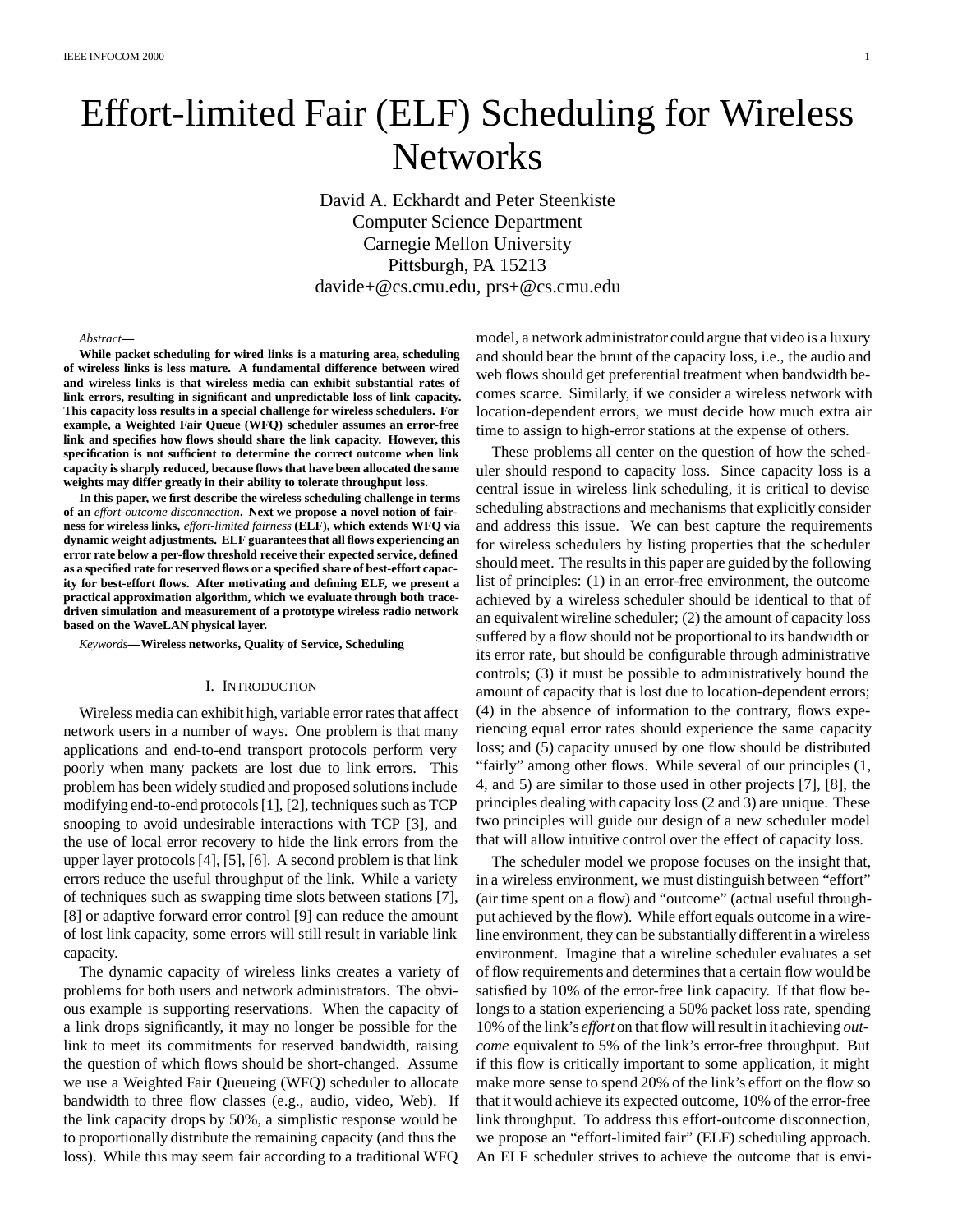sioned by users (either a specific throughput for reserved flows or a specific fraction of residual link capacity for best-effort flows), subject to limits on the effort spent on each flow using a per-flow *power factor*setting. The power factor is a control knob that can be used to administratively implement a variety of fairness and efficiency policies.

The remainder of the paper is organized as follows. In the next section we elaborate on the scheduling challenges posed by wireless errors, focusing on providing supporting arguments for principles 2 and 3. In Section III we describe the *power factor* administrative control which defines how a scheduler should respond to capacity loss and in Section IV place our work in the context of related wireless packet scheduling efforts. Section V describes a scheduler implementing the power factor. In Section VI we examine the behavior of this algorithm via tracedriven simulation, and Section VII reports on experience with our prototype implementation.

## II. CHALLENGES AND PRINCIPLES

In this section we will analyze the challenges posed by a wireless error environment in order to guide our design process. The insight we gain from this analysis will clarify and support our second and third design principles.

# *A. Network model*

We assume that a wireless network consists of one or more cells and that the bandwidth in each cell is managed by a centralized packet scheduler. One example of a such a cell is an IEEE 802.11 LAN [10] in which a base station is configured to manage all bandwidth via the Point Control Facility.

We assume that the scheduler views traffic as a set of flows. Flows can be individual, e.g., a single TCP connection, or aggregates, e.g., all traffic to a specific host. Throughout the paper we will use a traditional weighted-fair queueing (WFQ) scheduler as an example. In a WFQ scheduler, link time is distributed over the flows according to a set of weights. A WFQ scheduler can be used to implement throughput reservations; in that case, the weights will be adjusted as flows enter and leave the network so that reserved flows maintain their reserved rates.

Finally, we mentioned in the introductionthat linkerrors result in both data loss and capacity loss. Data loss can be addressed using a range of local and end-to-end techniques that affect primarily which data traverses the link and are largely orthogonalto how we deal with capacity loss. In the remainder of this paper we will for simplicity assume that a local error recovery mechanism is used, although this is not a fundamental assumption.

## *B. Scheduling implications of link error patterns*

Wireless networks experience errors on different time granularities, and network designers have devised a variety of error control mechanisms to battle these errors. Error bursts at the bit level are typically addressed by a mixture of error coding and interleaving [9], [5], [6] which reduces but does not eliminate link capacity variation. At a coarser time granularity, some packet errors can be predicted based on packet burst error patterns, and a wireless link scheduler may attempt to reduce the overall packet error rate by swapping transmission slots between stations believed to be experiencing a multi-packet error burst

and stations believed to be currently error-free [7], [8]. Again, this approach does not eliminate all capacity loss, because of the imperfect predictability of error bursts and because some interference sources may affect multiple stations or even the base station. We conclude that *capacity loss is a fundamental reality for wireless schedulers*.

# *C. Reacting to link capacity loss*

To discuss the impact of variable link capacity we will use an example of a wireless cell with a capacity of 800 kilobits per second employing a WFQ scheduler to serve two guaranteed flows and two best-effort flows. We will first assume that all errors are location independent, so that all flows experience the same error rate. The flow properties and weights are summarized in Table I. We will use the term *fidelity* to denote the degree to which a scheduler is "faithful" to a particular flow, namely the percentage of the flow's expected throughput on an error-free link that it actually achieves.

TABLE I CLIENT EXAMPLE

| Client           | Target rate       | <b>WFO</b> |
|------------------|-------------------|------------|
| Flow             | (kilobits/second) | Weight     |
| Audio            | reserved 8        | 1.0        |
| Video            | reserved 350      | 44.0       |
| FTP1             | available         | 27.5       |
| FTP <sub>2</sub> | available         | 27.5       |

Let us first consider what happens if 50% of all packets are lost. Since all flows are experiencing errors, most wireless fair queueing schedulers would assign transmission slots to the flows according to their weights in Table I. With this *effort-fair* approach, each flow receives 100% of its expected *effort*, but this is degraded to yield only 50% of its expected *outcome* (Table II), so both rate-sensitive flows fail to achieve their desired rates.

TABLE II POSSIBLE RESULTS OF A 50% PACKET ERROR RATE

| Client           | Expected   | Effort-fair   | Preferable   |  |
|------------------|------------|---------------|--------------|--|
|                  | rate       | rate          | rate         |  |
|                  | (kbit/sec) | (kbit/sec)    | (kbit/sec)   |  |
| Audio            |            |               |              |  |
| Video            | 350        | $175 \otimes$ | 350          |  |
| FTP1             | 221        | $110 \approx$ | $21 \approx$ |  |
| FTP <sub>2</sub> | 221        | $110 \approx$ | $21 \approx$ |  |

Results marked with " $\sqrt{ }$ " represent flows meeting their needs; " $\otimes$ " represents un-met needs; " $\approx$ " represents flows without specific requirements.

An alternative would be a priority-based scheduler which would allot enough extra effort to the audio and video flows that they would achieve their target rates at the expense of reducing the effort spent on the best-effort FTP flows. This would produce the result shown in the last column of Table II which, given the target rates shown in Table I, is the correct outcome.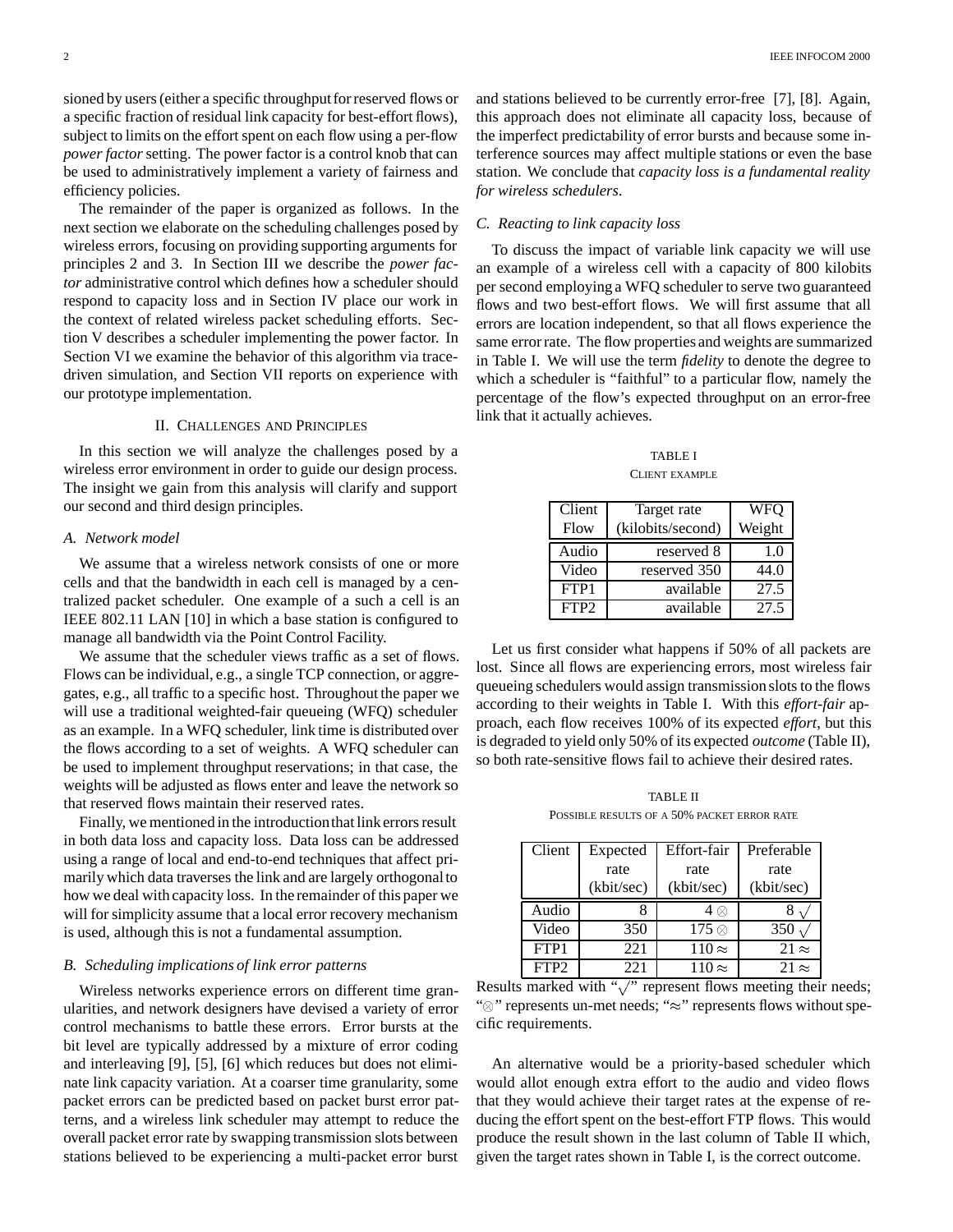| Flow             | Error  | Effort           | Priority         | Outcome       | Desirable     |
|------------------|--------|------------------|------------------|---------------|---------------|
|                  | rate   | rate             | rate             | rate          | rate          |
|                  | $(\%)$ | (kbit/sec)       | (kbit/sec)       | (kbit/sec)    | (kbit/sec)    |
| Video1           | 0%     | 100 <sub>v</sub> | 100 <sub>1</sub> | $67 \otimes$  | 100           |
| FTP1             | 0%     | $300 \approx$    | $250 \approx$    | $200 \approx$ | $167 \approx$ |
| Video2           | 50%    | $50 \otimes$     | 100              | $67 \otimes$  | 100           |
| FTP <sub>2</sub> | 50%    | $150 \approx$    | $125 \approx$    | $200 \approx$ | $167 \approx$ |
| Throughput       |        | 600              | 575              | 534           | 534           |
| Efficiency       |        | 75%              | 72%              | 67%           | 67%           |

TABLE III LOCATION-DEPENDENT ERRORS

Results marked with " $\sqrt{ }$ " represent flows meeting their needs; " $\otimes$ " represents un-met needs; " $\approx$ " represents flows without specific requirements.

While the priority-based scheduler achieves high fidelity in the above scenario, it is too simplistic to be practical. For example, with a 50% error rate, the priority-based scheduler allocates about 89% of the useful bandwidth to reserved flows  $(358kb/s/400kb)$ . Many network managers would argue that this is unfair to the best effort-flows. Things get even worse when the error rate increases. As soon as the error rate is more than 55%, the FTP flows will receive no throughput even though both the audio and video flows will fail to meet their reservations. Since no flow will be satisfied, this is an unreasonable use of the bandwidth. A better allocation would be to have the audio stream meets its reservation while the other three flows split the remaining bandwidth.

Each of these approaches performs well at one extreme of the error rate spectrum and fails at the other extreme. The effort-fair scheduler ensures that a reserved flow experiencing *any* errors will fail to meet its reservation, even if repairing the errors would require only a trivial amount of unfairness to some other flow; the priority-based scheduler performs unacceptably if *any* highpriority flow experiences a high error rate. An important insight of this example is that, while we *should* help the video flow more than the FTP flows because of its importance, we *can* help the audio flow more than any of the others: multiplying its modest throughput needs by even a large factor to compensate for a high error rate won't drive the link to starvation. This sort of decision calls for a control mechanism which admission control can use to map flow rate and importance into a procedure for distributing link capacity loss among flows. In summary, *capacity loss should result in fidelity loss according to administrative controls.*

#### *D. Location-dependent errors*

Let us now consider the impact of location-dependent errors using an example with two stations, one of which is error-free while the other experiences a 50% error rate. Each station owns one "thumbnail" compressed video flow (100 kbit/sec) and one FTP flow (best-effort). Table III summarizes the results for four possible schedulers.

With effort-based scheduling, the lost capacity is distributed proportional to the error rate experienced by each flow, i.e., only the second station willsuffer capacity loss, and its video flow will not meet its throughputexpectation. As we saw above, the effort-

based scheduler ensures that every reserved flow experiencing errors fails to meet its reservation.

A priority-based scheduler could ensure that both reserved flows are satisfied. We would then need to define how it should divide the remaining link capacity among the (equal-priority) best-effort flows; Table III assumes this division would be effortfair. Once again, we cannot actually deploy a priority-based scheduler, since a single high-priority flow experiencing serious errors would starve every flow. Also, the throughputdiscrepancy between the two FTP flows is very large, and a case could be made that it would be more fair for them to receive the equal throughput.

To address the best-effort fairness issue, we could employ an "outcome-fair" scheduler, which would allocate effort to flows in such a way that all flows would achieve the same percentage of their expected throughput. In this case, an outcome-fair scheduler wouldensure that every flow achieves 67% of the throughput it would achieve on an error-free link. In essence, the air time is divided equally among packets sent to the error-free station, lost packets sent to the error-prone station, and packets that successfully reach the error-prone station; each station receives equal throughput and 33% of the air time is wasted. While this would improve fairness among the FTP flows, *neither* video flow would achieve its desired throughput. The outcome-fair scheduler, like the priority scheduler, behaves poorly when any flow experiences a high error rate.

Finally, we will consider a more desirable outcome, in which both video flows meet their needs and both FTP flows receive equal throughput. While this outcome could be accomplished by a hybrid priority/outcome scheduler, this scheduler would become unusable when confronted with any high-error-rate flow.

Notice that the presence of location-dependent errors adds an efficiency dimension to the space of policy options. If all stations experience the same error rate, moving air time from one flow to another does not effect the useful throughput of the cell. However, with different error rates, moving air time from low-error flow to a high-error flow reduces the useful throughput of the cell. This is clearly illustrated by the efficiency row in Table III: outcome-based scheduling results in markedly lower efficiency than effort-based scheduling. All of these considerations call for a scheduler that employs outcome fairness for best-effort flows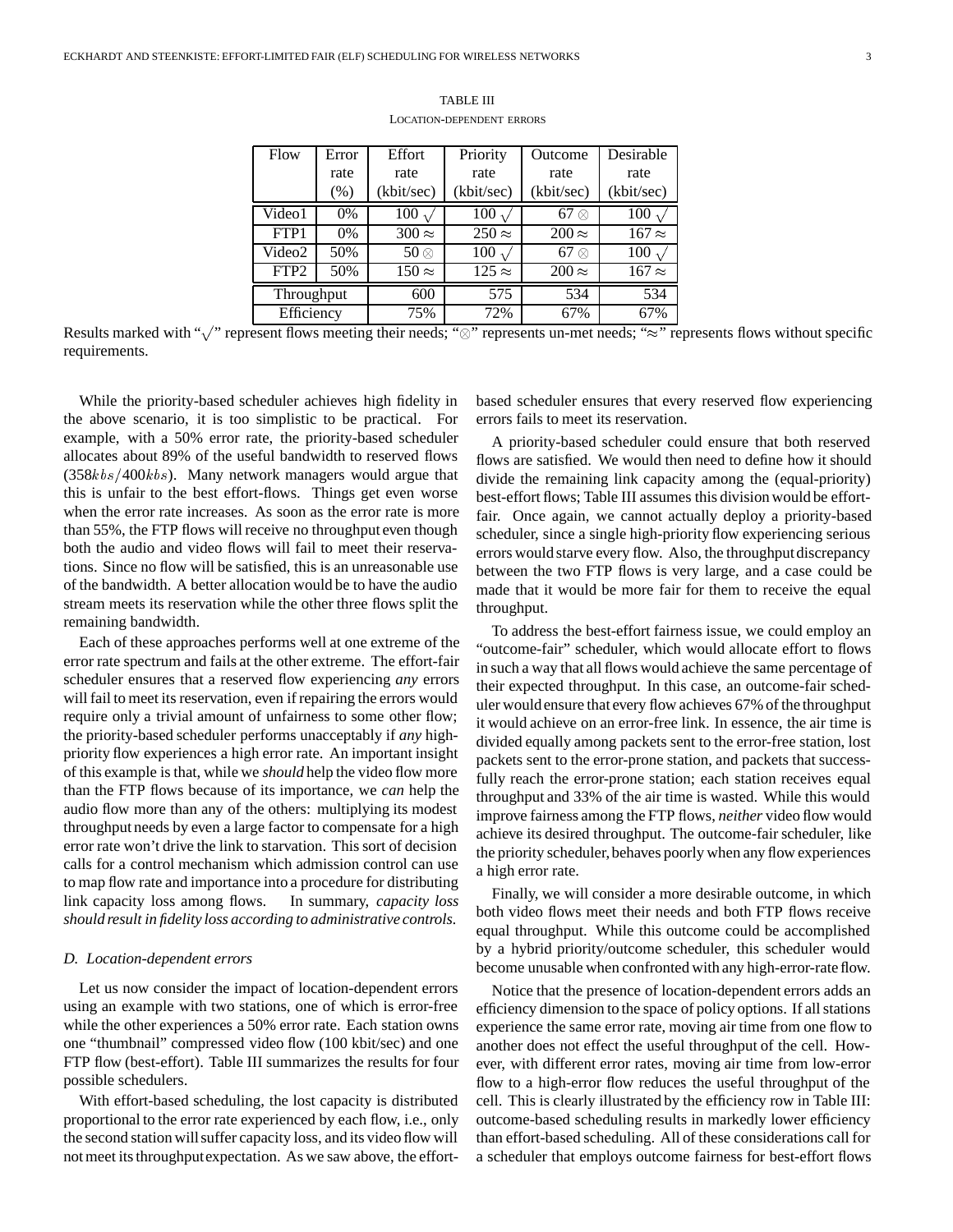when error rates are low, uses priority to support reserved flows as long as error rates are moderate, and falls back to effort fairness in the face of very high error rates so that the link will still provide some useful throughput.

This example illustrates two important concepts: *Sometimes flows with different error rates should experience the same fidelity,* but meanwhile *it must be possible to control cell-wide efficiency in the presence of station-dependent errors by administratively bounding the amount of link effort devoted to "fairness."*

#### III. THE POWER FACTOR

In this section we will present a model of how a wireless link scheduler should adjust flow weights in response to errors in order to create a hybrid between effort fairness and outcome fairness which is parameterized by a single administrative control, the "power factor." We willstate a simple weight adjustment criterion, describe the throughput flows achieve as a function of their error rates, show how this weight adjustment can apply to both constant-rate and best-effort flows, and discuss the applicability of this approach.

## *A. Weighted fair queueing with adjustable weights*

We will begin with a weighted fair queueing (WFQ) scheduler that distributes effort (air time) according to weights provided by an admission control module. The scheduler will adjust each flow's weight in response to the error rate of that flow, up to a maximum weight defined by that flow's power factor, also provided by the admission control module (see Figure 1).



Fig. 1. Scheduler models

For example, a power factor of 200% indicates that a flow's weight should be doubled in a high error environment, which means that it would gain weight relative to flows with a lower power factor, but lose weight relative to flows with a higher power factor. This makes it possible to, for example, increase the link share of voice and web traffic relative to video traffic in a high error environment. We call this type of scheduler *effortlimited fair*(ELF) because it manipulates flow weights to achieve *outcome fairness* subject to a limit on each flow's *effort*.

# *B. The power factor*

In order to characterize the behavior of the ELF scheduler across the entire spectrum of error rates, we introduce the following notation. Let us assume we have  $N$  flows sharing a link with (error-free) bandwidth B. Each flow has a weight  $W_i$ , a

power factor  $P_i$ , and experiences an error rate  $E_i$ . We can now define the adjusted weight of flow  $i$  as

$$
A_i = min\left(\frac{W_i}{1 - E_i}, P_i \times W_i\right) \tag{1}
$$

That is, for low error rates we scale the weight  $W_i$  to make up for the link errors, but we limit the adjustment to a factor  $P_i$ . The crossover point is at error rate  $E_i^c = \frac{P_i - 1}{P_i}$ . We will refer to the error range  $E_i < E_i^c$  as the outcome region and the error range  $E_i > E_i^c$  as the effort region. The throughput  $T_i$  for flow  $i$  is given by the product of the transmission time it receives and its success rate,

$$
T_i = \left(\frac{A_i}{\sum_j A_j} \times B\right) \times \left(1 - E_i\right)
$$

To justify this approach, we will look at the behavior of the scheduler under some specific conditions.

First, in an error-free environment ( $E_i = 0, \forall i$ ), the scheduler is equivalent to a traditional WFQ scheduler with weights  $W_i$ .

As long as a flow is in its outcome region,  $A_i$  adjusts to exactly cancel the flow's reduced success rate  $(1 - E_i)$ , yielding a throughput of

$$
T_i = \frac{W_i}{\sum_j (A_j)} \times B
$$

That is, the effective weight of the flow is corrected back to  $W_i$ , although that is relative to the adjusted weights of the whole link. If all flows are in their outcome regions and they all experience the same error rate  $E$  the throughput of flow  $i$  becomes

$$
T_i = \frac{W_i}{\sum_j \frac{W_j}{1 - E_j}} \times B = \frac{W_i}{\sum_j W_j} \times (B \times (1 - E))
$$

Thus the scheduler is equivalent to a WFQ scheduler with the original weights  $W_i$  running on a E-degraded link, which is exactly outcome-fair.

At the other end of the spectrum, if all flows are in their effort regions, i.e.,  $E_i > E_i^c$ ,  $\forall i$ , the throughput becomes

in the contract of the contract of

$$
T_i = \frac{P_i \times W_i}{\sum_j (P_j \times W_j)} \times (B \times (1 - E_i))
$$

This means that the scheduler distributes transmission time to the flows in WFQ fashion and the scheduler is "effort fair" (with adjusted weights).

Finally, one of the motivations for introducing the ELF scheduler approach was to limit how much effort (transmission time) is given to any specific flow, so that one flow experiencing very high error rates cannot degrade the performance of the entire link. The highest fraction of the link time that flow  $i$  can take is given by

$$
\frac{P_i \times W_i}{(P_i \times W_i) + \sum_{j \neq i} (W_j)}
$$

when flow *i* is in its effort region and all other flows are error-free.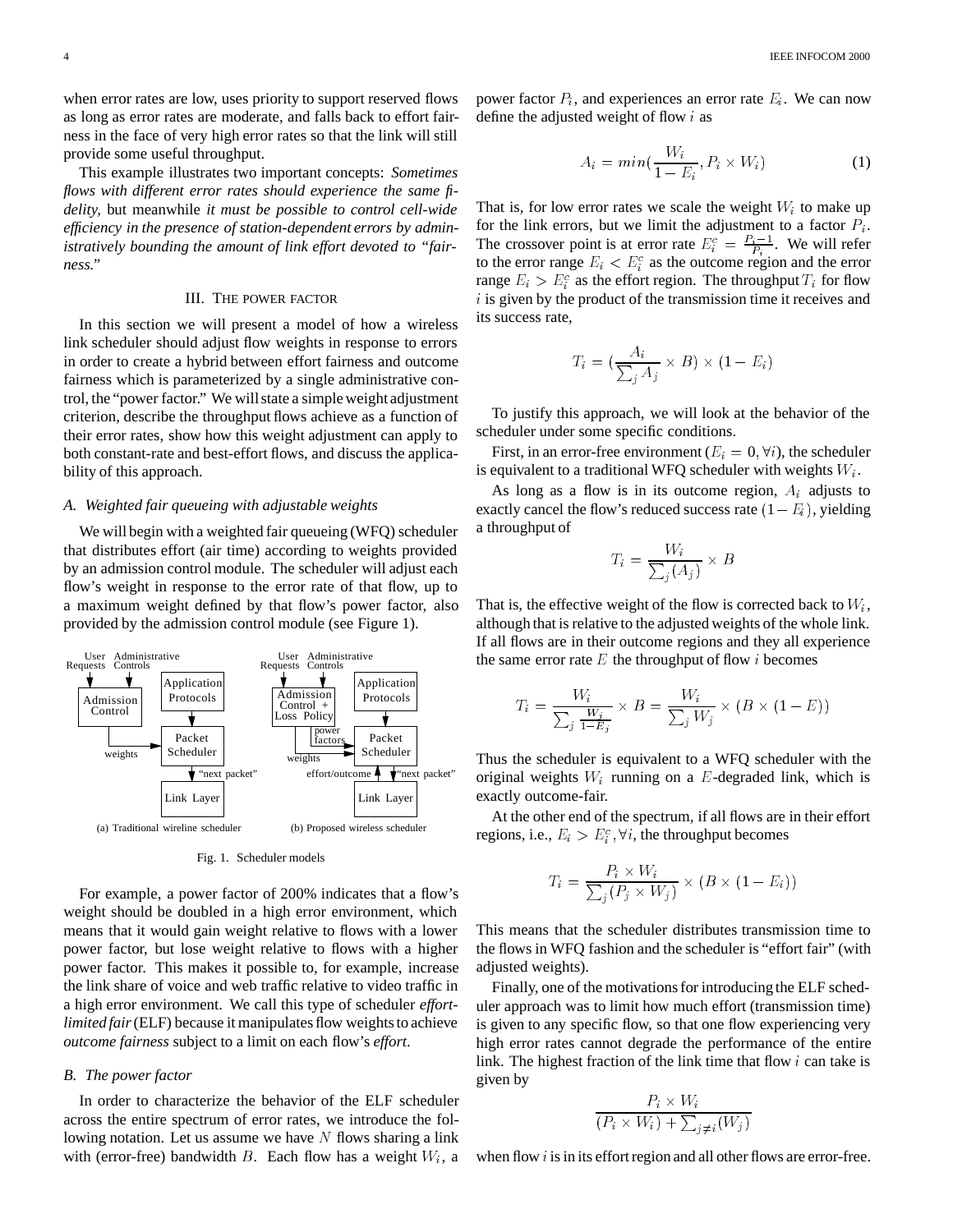#### *C. Fixed-rate reservations*

Providing absolute bandwidth reservations (as opposed to link shares), which WFQ can do, requires additional support in ELF. The reason is that a error-adjusted fraction of a deflated link will be smaller than the expected fraction of the error-free link. We will obtain absolute bandwidth reservations by both adjusting the weights of guaranteed flows upward as described above and simultaneously *reducing* the weights of best-effort flows in a straightforward way.

To support throughput guarantees, we will define  $G$  to be the set of guaranteed flows and  $B_i$  to be the bandwidth allocated to each flow  $i$  in  $G$ . Next, we will use fractions of the error-free link as weights, i.e.,  $W_i = \frac{B_i}{B}$ ,  $\forall i \in G$ . Admission control will be responsible for ensuring that the link is not overcommitted in both the error-free case ( $\sum_{i \in G} W_i \leq 1$ ) and when all guaranteed flows are error-limited ( $B_{G_{max}} = \sum_{i \in G} W_i \times P_i \le 1$ ). Next, we aggregate all best-effort flows into one virtual flow with a special weight-adjustment function

$$
A_{BE} = 1 - \sum_{i \in G} A_i
$$

which ensures that the best-effort aggregate flow will consume only whatever link time is left over after every best-effort flow has either achieved its outcome or has reached its crossover error rate  $E_i^c$ .

For any guaranteed flow with  $E_i < E_i^c$ ,  $A_i = \frac{B_i/B}{1 - E_i}$ , so its expected throughput

$$
T_i = \frac{A_i}{\sum A_j} \times B \times (1 - E_i)
$$

becomes the correct value,

$$
T_i = \frac{\frac{B_i/B}{1 - E_i}}{1} \times B \times (1 - E_i) = B_i
$$

The best-effort flows will avoid starvation if  $B_{G_{max}} < B$ , in which case an error-dependent amount of transmission time will be allocated to the best-effort aggregate flow, which will distribute it among the best-effort flows using exactly the approach of Section III-B.

# *D. Example*

This scheduler can support a variety of policies. For example, the hybrid outcome/effort scheduler described in Table III can be implemented by setting the power factors of each flow to at least 200%. In general, setting a flow's power factor to 100% will cause it to be scheduled in an effort-fair fashion, and raising its power factor will cause it to experience outcome fairness over a wider range of error rates. In particular, it is feasible, albeit probably undesirable, to obtain pure outcome fairness for all best-effort flows by setting their power factors to infinity.

# *E. Choosing power factors*

So far we have assumed that an admission control module can set appropriate per-flow power factors though we have not specified how they might be chosen. One possibility would be to adapt an existing wireline admission control module in a

straightforwardfashion. If the link error rate is expected to rarely exceed a certain critical value  $E^c$ , assign every admitted reserved flow a power factor of  $\frac{1}{1-E^c}$  and stop admitting new reserved flows when they occupy  $1 - E^c$  of the error-free link rate, which is when their worst-case air-time requirements would consume the entire link. Another possibility would be to assign power factors according to flow classes. For example, flows requesting 8kb/s or 64kb/s could be categorized as voice flows and assigned a power factor of 300%; a second throughput range, appropriate for compressed video, could be assigned a power factor of 150%; and a value could be chosen for all best-effort flows. Such an admission control module would need to avoid overcommitting the link, and would need some policy to determine how much of the link could be assigned to each class.

### *F. Discussion*

The proposed "power factor" scheduler model meets the requirements outlined in the introduction. By setting the power factor appropriately, administrators can control the degree to which the fidelity of a flow will be maintained in the presence of errors. Selection of the power factor should consider the relative importance and demands of flows (e.g., audio is typically more valuable than video while requiring less bandwidth), and should also consider fairness issues across classes (e.g., reserved traffic should not be able to starve best-effort traffic). The power factor can also be used to control efficiency. For example, by keeping all power factors below 200%, we can keep the efficiency over 50% (for error rates under 50%).

In this section we demonstrated how adding a per-flow power factor setting transforms a wireline WFQ scheduler into a hybrid effort/outcome WFQ scheduler. We believe that the power factor is also a useful abstraction for other schedulers. One example is a priority scheduler. We could associate power factors with the different priority levels to avoid high priority traffic completely starving low priority traffic or flows suffering from locationdependent errors consuming a disproportionate fraction of the link capacity in a futile attempt to obtain their expectations. Schedulers which offer more complex service characterizations will require additional work. A deadline-based scheduler or any scheduler attempting to meet delay or jitter guarantees will clearly need to track outcomes for individual packets rather than entire flows.

In the next section we will compare the ELF model to other proposed wireless link scheduling models before proceeding to describe and evaluate our scheduler implementation in the remainder of the paper.

#### IV. RELATED WORK

Fair queueing in a error-prone wireless environment is examined in [7]. The WPS wireless packet scheduler extends weighted round robin in an attempt to provide fairness, swap time allocations between stations experiencing error bursts and currently error-free stations, avoid scheduling bursts (so a packet burst won't collide with an error burst), avoid polling stations experiencing an error burst, and ensure that stations not experiencing errors receive their expected throughputs. WPS takes into account imperfect information about link state and client queue occupancy. A recent extension of this work [11] adds a variety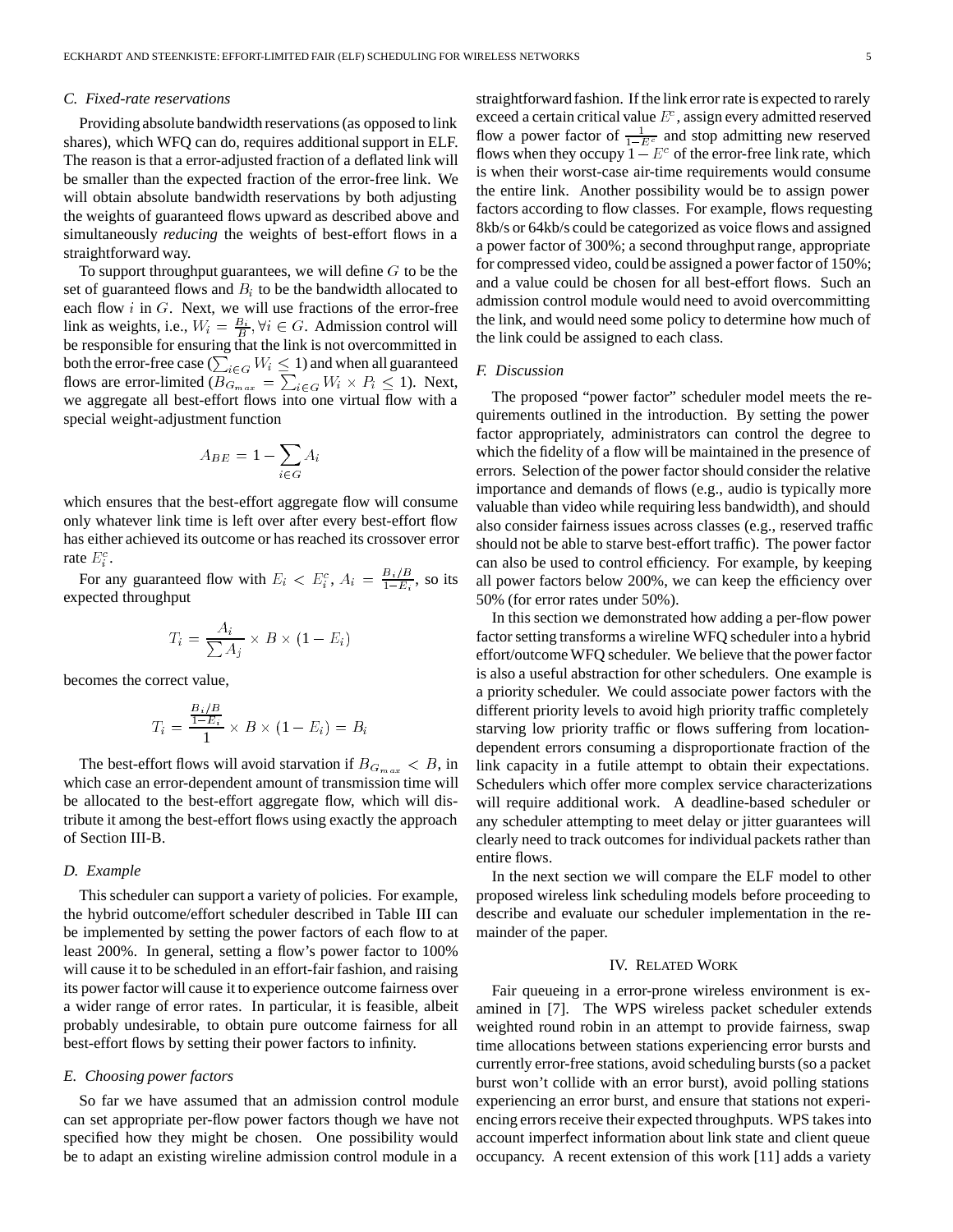of attractive properties, such as separate management of delay and bandwidth and graceful trading off of bandwidth between leading and lagging flows. Evaluation is via a simulator using a Markov-model error environment. The main difference between this work and ELF is our belief that it is frequently appropriate for error-free flows to yield throughput to flows experiencing errors.

A set of formal fairness properties for evaluating wireless versions of wired packet fair queueing algorithms is proposed in [8]. Among these properties are that error-free stations should not lose service to error-prone stations and that stations which receive extra throughput due to another station's unavailability are not forced to pay back this excess via a long service outage. These properties are embodied in a proposed algorithm, Channel-condition Independent packet Fair Queueing (CIF-Q), that achieves these fairness properties in the face of errors. Both analytical and simulation results are presented, the latter based on an on-off error model. ELF differs by being able to recover from the errors of some flows at the expense of other flows.

The *Server-Based Fairness Approach* [12] creates one or more virtual "server" flows that are used to compensate flows for errors they have experienced in the past. The amount and timing of compensation depend on the amount of capacity reserved for each flow's compensation server, the relative weight of that flow compared to others sharing the same compensation server, and the error rates experienced by all flows compensated by that server. This approach is powerful due to its generality. For example, it is possible for SBFA embedded in HFS-C to approximate ELF by constructing a tree with two top-level nodes (reserved and best-effort, with the best-effort node allocated a tiny fraction of the link), pairing every ELF flow with its own compensation server flow, and assigning weights appropriately. One difference between the resultant scheduler and ELF is that ELF will try to meet the latency expectations of low-rate flows experiencing errors at the expense of slightly increasing the latencies of high-rate flows, even those not experiencing errors. Also, this SBFA construction might suffer from efficiency issues because the compensation server flows (50% of all flows) would frequently transition between being idle and active. The ELF scheduler is designed to react efficiently to link errors, treating them as the common case. We believe that the very generality of SBFA calls for a simple and intuitive fairness model such as our power-factor approach.

Utility-fair bandwidth allocation [13] presents a framework for allowing flows to specify how much damage they incur as a result of varying amounts of throughput reduction. The scheduler then allocates throughput to each flow so that all flows perceive the same subjective quality. While this approach expresses more information about a flow's needs than ELF does, it is unclear how to apply it to location-dependent errors: it would appear that if a single flow experiences a 100% error rate then all flows will experience a quality level of zero.

We believe that an explicit model of the desired outcome of a scheduling algorithm in the face of errors, as provided by WPS, CIF-Q, and SBFA, is valuable. However, we believe it is important in certain situations to give guaranteed flows "special treatment" when they encounter errors, that it is often attractive to slightly reduce overall link efficiency to obtain some amount

of outcome fairness among best-effort flows, and that it must meanwhile be possible to protect the link against flows with very high error rates. ELF provides a way of coping with the fundamental challenges posed by wireless link capacity loss.

# V. SCHEDULER ALGORITHM

# *A. Scheduler model*

In this section we will present an algorithm for a particular ELF scheduler based on weighted round-robin (WRR). This scheduler will support reserved flows with absolute-rate reservations and best-effort flows which distribute the remaining capacity via weights. Flows in both classes will be bounded by effort limits. We use packet weighted round-robin(WRR) instead of weighted fair queueing, measuring throughput in packet slots. One reason for using WRR instead of WFQ is simplicity. Also, wireless networks are often slot-based for synchronization and powermanagement purposes. Finally, the prototype network we use for experiments in (Section VII) has a relatively high per-packet cost, so charging on a per-packet instead of a per-byte basis is actually quite reasonable.

# *B. Tracking Deserved Throughput, Effort, and Outcome*

Protecting a link against excessive consumption by a subset of flows is an interesting challenge. The most straightforward approach would be to measure the error rate of each flow and of the link and then to calculate the air time each flow should get based on the definition of the power factor (Section III). However, this assumes that a link scheduler can accurately measure a flow's error rate and the current capacity of a wireless link. These measurements are not straightforward. For example, determining the error rate of a low-throughput flow is difficult, since observations are infrequent; single-packet observations may fail to detect long outage bursts, so increasing the flow's share of the link could increase that flow's error rate. Determining the available link capacity is even more difficult, considering the presence of location-dependent errors. The problem here is that transmitting on behalf of different flows yields different linkcapacity measurements. If a single flow has a 50% error rate and a weight of 50%, and is allocated enough effort to achieve its expected *outcome*, it will consume the entire link, so link capacity will be 50%. If it is allocated only its expected 50% of the link's *effort*, and the remainder of the link is given to error-free flows, link capacity will be 75%. These two considerations argue for a scheduling algorithm that achieves the desired link allocation without relying on explicit computations of per-flow error rates or whole-link capacity.

## *C. Algorithm Overview*

We will explain our scheduling algorithm using the pseudocode in Figures 2 and 3. The code embodies several simplifying assumptions. All flows have data queued at all times. Transmission time is slotted into fixed-size packets, though an adaptive link layer may choose to send shorter packets to avoid interference-related truncation. Each packet transmission fully succeeds or fails (there are no sub-packet acknowledgements).

Admission control converts each flow's weight into its expected inter-transmission interval (a flow expecting 50% of the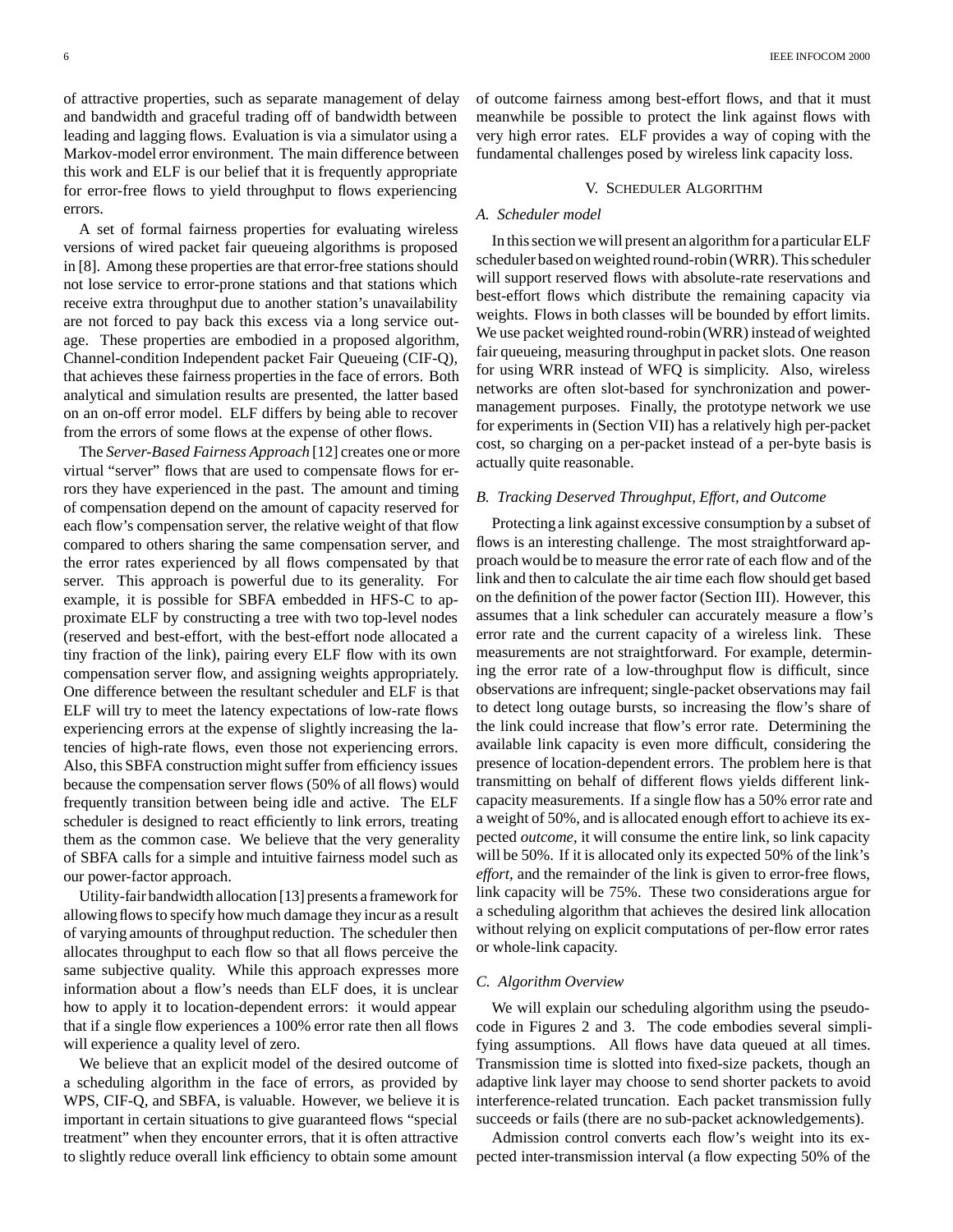link would transmit every two time slots). The transmission intervals of best-effort flows apply not to actual link time but to a virtual time that increases only when no guaranteed flow is eligible to transmit. Within each flow group (guaranteed or best-effort), the scheduler operates the same way: each time a flow's transmission interval passes, tick allocates it both throughput and an appropriate amount of effort; it is then eligible for transmission until it either achieves that throughput or exhausts that effort. When multiple flows are eligible for transmission, choose selects the most urgent. We will choose the flow whose outcome is currently lagging its deserved throughput by the greatest percentage, breaking ties by serving lowthroughput flows first.

```
/* per flow state kept by scheduler: */
   inter - inter-transmission interval, 1/\text{rate} */<br>last - timestamp of last eligibility to send */
% last - timestamp of last eligibility to send */<br>/* power - power factor (as percentage) */
/* power - power factor (as percentage)
   deserve - amount of *outcome* flow deserves
/* effort - amount of *effort* flow is entitled to
/* "tick": update the deserve and effort of each flow */
tick(flow-list, now)
{
   foreach flow (flow-list)
      if (flow.last + flow.inter <= now)
         shouldserve(flow, now);
}
shouldserve(flow, now)
{
   ++flow.deserve;
   flow.effort += flow.power / 100;
   cap_effort(flow);
   flow, last = now;
}
/* "choose" next flow from a class of flows */
choose(flows, &resultflow)
{
   int bestwlag = 0; /* best weighted lag */
   int bestinter = 0;
   int bestdeserve = 0;
   flow bestflow = NULL;
   foreach flow (flows) {
      /* weighted lag: deserve / rate */
      int wlag = flow.deserve * flow.inter;
      /* must have effort */
      if (flow.effort < 1)
         continue;
      /* most deserving flow has highest % lag
      /* tie breakers: low-rate flows first;
      /* then flows with more absolute lag
      if ((wlag < bestwlag) ||
         ((wlag == bestwlag) && (flow.inter > bestinter)) ||
         ((wlag == bestwlag) && (flow.inter == bestinter)
            && (flow.deserve < bestdeserve)) {
         continue; /* not the most deserving */
      }
/* becomes the most deserving */
      bestwlaq = wlaq;
      bestinter = flow.inter;
      bestdeserve = flow.deserve;
      bestflow = flow;
   }
    *resultflow = bestflow;
}
```
Fig. 2. Pseudo-code for core of the scheduler

The main scheduling function schedule, is called by the link layer when it is ready to send a packet (Figure 3). It will first try to select an eligible guaranteed flow before moving on

```
/* "schedule" picks next flow to be served */
schedule(&selectedflow)
{
    static int now, dilatednow;
    flow flow;
    ++now;tick(protected-flows, now);
    choose(protected-flows, &flow);
    if (!flow && length (unprotected-flows) > 0) {
        choose(unprotected-flows, &flow);
        while (!flow) {
            ++dilatednow;
            tick(unprotected-flows, dilatednow);
            choose(unprotected-flows, &flow);
        }
    }
    if (!flow} {
        /* advance schedule */
        nextflow(protected-flows, &flow);
        shouldserve(flow, now);
    }
    *selectedflow = flow;
}
update(flow,outcome) /* call-back from link layer */
{
    --flow.effort;
    if (outcome == SUCCESS) {
         --flow.deserve;
        cap_effort(flow);
    }
}
cap_effort(flow) /* limit accumulated effort */
{
    /* retain no more than 4 packets' effort */
    int slack = 4;
    int cap = ((flow.deserve/100)+slack)*flow.power;
    flow.effort = max(flow.effort, cap);
}
/* "nextflow" picks the flow that will fire next */
nextflow(flows, &flow)
{
    flow nextflow;
    int nextfire = INFINITY;
    foreach flow (flows)
        int fire = flow.last + flow.inter;
        if (fire < nextfire)
            nextflow = flow;
            nextfire = fire;
    *flow = nextflow;
}
```
Fig. 3. Pseudo-code for core of the scheduler - part 2

to best-effort flows. That is, guaranteed flows are served until each is either satisfied with its outcome or limited by expended effort, and the best-effort flows share the leftover bandwidth. The main scheduler decision procedure operates as follows. First it uses tick to inform guaranteed flows of the passage of time, and then it asks choose whether any guaranteed flow should currently transmit. If not, it moves on to the best-effort class, calling tick with the best-effort virtual time and then invoking choose. While reserved time increases for each link time slot, best-effort time increases only when no best-effort flow is eligible, as a consequence of the fact that the best-effort virtual flow is almost always overcommitted. If no guaranteed flow is eligible and there are no best-effort flows, the scheduler will slightly advance the schedule of the next-eligible guaranteed flow.

At this time the link layer transmits a packet for the designated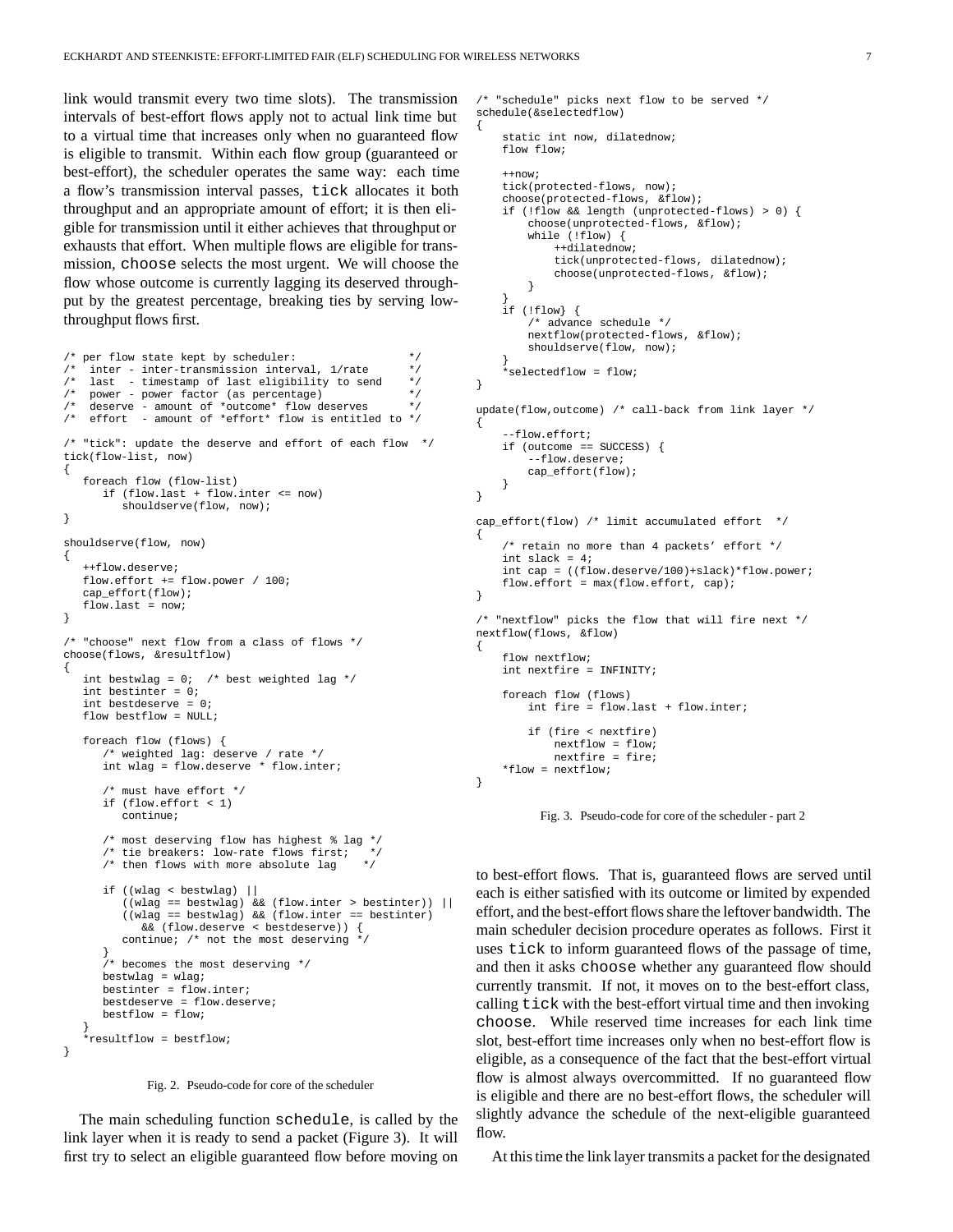flow, employing whatever combination of packet length and error coding recently history suggests is prudent for successful communication with that flow's peer machine. Before the next scheduling decision is made, the link layer will inform us of the transmission outcome using the function update, which will bill the designated flow for the effort expended and update its achievement value appropriately. This assumes the existence of a fast link-level acknowledgement, a feature common to many wireless LAN MAC protocols [10], [14], [15].

Finally, whenever we update the status of a flow (functions tick and update) we check whether the stored effort exceeds a threshold using the function cap effort. This is so that a flow cannot accumulate a large effort bank while its error rate is low and seize the link for an extended period when it suddenly increases. We believe cap effort contains a plausible heuristic.

#### *D. Possible extensions*

A question ignored so far is to what extent best-effort flows should experience "fairness" over a long term. That is, if a flow experiences errors for a period and loses throughputas a result, is it entitled to regain that lost throughput later? This corresponds to the question of whether there is a cap on each flow'sdeserve value. If this value is allowed to grow without bound, a flow will eventually reclaim the lost throughput, at the expense of other flows in its class, when it experiences a low-error period. Alternatively, this value could be capped or aged.

A related issue is what should happen to a flow that becomes idle. One possible policy is that its deserve and effort would cease to increase. Instead, we could allow an idle flow to accumulate both deserve and effort up to some threshold; this would then allow the flow to burst for a short while when it becomes active. Note that deciding whether a flow is idle may be difficult when error rates are high.

This scheduler implementation is orthogonal to swapping in the sense that, if there is some good predictor of when a station is unreachable, choose can easily skip known-unreachable stations.

This scheduling approach could be used as the policy for an 802.11 Point Control Function (PCF). If we assume that one station is in a position to discover the outcomes of most packet transmissions, the LAN could operate according to the moreefficient Distributed Control Function most of the time, and the controlling station could then use the PCF period to allocate extra effort to stations according to their power factors.

# VI. SIMULATION

To evaluate our scheduling algorithm in a repeatable fashion we subjected it to a simple trace-based simulation. The simulator assumes all flows are continuously busy, and records throughput allocation decisions made by the scheduler (ignoring how real transport protocols might react to allocation variations). The link layer used in the simulation is based on earlier work [5], and can reclaim substantial capacity even in the face of challenging error patterns. As we discussed in Section II, this is largely orthogonal to the question of how we distribute the variable link capacity across the flows, which is the focus of this paper.

We will plot the error-free link-level throughput each flow achieves, as a percentage of what it would expect in the absence of errors, on its own independent vertical axis. Each plot will include a "Link" pseudo-flow which represents the total link throughput as a fraction of the error-free link throughput. Each flow will be represented by a moving-window average throughput, sampled at the same rate as its expected inter-transmission interval (that is, a flow expecting 50% of the link is sampled five times as frequently as a flow expecting 10%) and each point on the graph is the mean of the 10 most recent samples.

We will present three simulator runs. In the first, we evaluate the scheduler's performance in the motivating scenario of Table II. Two protected flows, audio and video, expect 1% and 44% of the link, while two unprotected flows will share the remainder equally. The audio flow has a power factor of 300% in an attempt to ensure it will survive most plausible link errors. The video flow has a power factor of 223%, a value chosen so that it and the audio flow will consume the entire link in periods when the error rate is 50% or more. The two best-effort flows each have a power factor of 120%, which will enable outcome-based fairness between them in the face of light errors.

Throughout the trace, the link will experience a uniformly distributed 50% packet loss rate which is independent of which flow's packet is being transmitted. We would like the reserved audio and video flows to experience little or no disruption while the two best-effort flows should equally divide the remainder of the link. The results of this simulator run appear in Figure 4 and are what we would hope to observe.



Fig. 4. Plot of a straightforward 50% loss scenario suggested by Table II

.

Figure 5 displays how the same flows would fare in a more interesting error environment. The error trace [9] includes both packet losses and bit corruptions, varying in severity due to a person moving through the main signal path. The sudden sharp throughput losses leave the audio flow essentially unharmed. Since the video flow requires much more throughput, it cannot escape all injury, but the scheduler insures it is quickly compensated. Each link throughput drop immediately affects both best-effort flows.

Figure 6 is an example of a location-dependent error pattern: the video flow and one of the best-effort flows belong to a station experiencing significant errors, while the other two flows belong to a station encountering none. The error pattern is a smoothly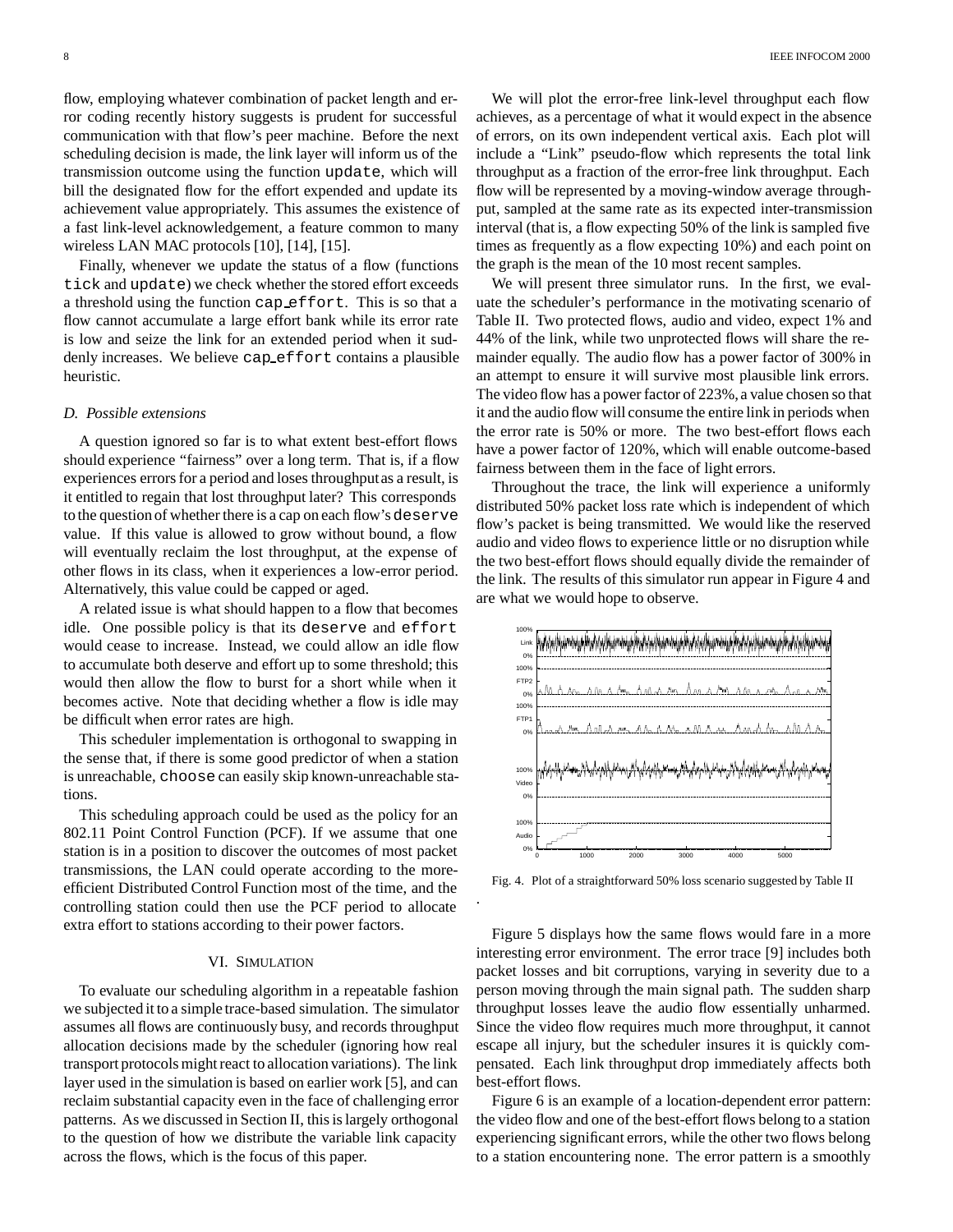

Fig. 5. Response to a dynamic real-world error trace.



Fig. 6. Location-dependent error trace.

increasing frequency of packet loss, ranging from 10% to 90%, surrounded by periods without losses. The video flow's power factor has been lowered to a more-realistic 140%. As the losses begin, the two best-effort flows share the burden equally, though only "FTP1" experiences actual transmission errors. Soon, however, flow "FTP1" exhausts its outcome region and begins to lose throughput relative to "FTP2." Later, link errors begin to overwhelm the video flow's ability to demand extra link time. From this point on, the burden of any increase in the error rate is borne by these two flows. When the link no longer experiences errors, we observe two interesting phenomena. First, the video flow receives more than its expected share of the link so it can clear its lag, but its power factor still limits its link time so that the FTP flows are not starved. Second, the ill-fated "FTP1" flow receives more throughput than "FTP2" so it can achieve longterm fairness with "FTP2." Again, this short-term unfairness is limited by its power factor.

These scenarios illustrate the main goals of our scheduler. We have observed prioritization of reserved flows over best-effort flows coupled with effort-limited outcome-based fairness. The scheduler performs intuitively across a wide range of desired flow throughputs (1% to 44% of the link) and error rates (10% to 90%).

### VII. EXPERIMENTAL PROTOTYPE

In addition to our simulator-based evaluation, we wished to verify that our scheduler would function acceptably in a more "real-world" environment. We inserted the ELF scheduler into our existing prototype wireless LAN, built from Intel 80486 and Pentium laptops running NetBSD 1.2 and using 915 MHz PCMCIA card WaveLAN [16] units. The kernel device driver includes a simplified poll/response Medium Access Control (MAC) protocol, similar in spirit to the IEEE 802.11 Point Control Function [10]. In our experiments, one laptop operates as a master/base station, while the others use the slave protocol. We will report user-level throughput numbers obtained by the standard kernel TCP stack. In order for TCP to make meaningful progress in the face of these high error rates, we employ a transparent link-level error control mechanism [9]. As we discussed earlier, error control is largely orthogonal to scheduling, so we could have obtained similar experimental results by disabling error control and reporting UDP throughput observed by the receiver instead of TCP throughput observed by the sender.

The scheduler consists of 400 lines of code, of which approximately 150 lines are the heart of the algorithm and the remainder is glue code, memory management, tracing support, and tracereplay error injection code.

We will present tcptrace output for four TCP streams generated by a master and two slave stations. Each slave receives one reserved flow (link fraction: 5%, power factor: 300%) and one best-effort flow (power factor: 150%). One slave station experiences no errors and the other begins by experiencing no errors but then experiences 10 seconds each of 20% and 50% packet loss rates before returning to an error-free condition.

We would expect that the reserved flows always achieve their expected throughputs and that the best-effort flows would experience equal throughput whenever their error rates were below 30%. The traces in Figure 7 meet our expectations (the initial upward spike in throughput displayed for each flow is an artifact of the throughput averaging done by tcptrace). The slight sag in throughput observed by the reserved flows is an artifact of the software implementation of our MAC protocol (we are forced to use conservative timeouts to avoid packet collisions, so a lost packet takes slightly more air time than a packet that arrives). The prototype implementation confirms the more detailed simulator results presented earlier.

## VIII. CONCLUSION

To effectively address wireless errors which may be severe, time-varying, and location-dependent, we propose an "effortlimited fair" (ELF) scheduling approach which extends the scheduler with an explicit mechanism for controlling its behavior in the presence of capacity loss. An ELF scheduler strives to achieve the outcome that is envisioned by users (e.g., weighted link sharing or fixed-rate reservations) while limiting the effort spent on a flow using a per-flow parameter called the power factor, which can be used to administratively implement a variety of fairness and efficiency policies.

We implemented an ELF WRR scheduler that supports reservations and that uses the power factor to limit the per-flow effort applied to combat errors. Simulation clearly depicts ELF scheduling in action. We also implemented the scheduler in a NetBSD operating system kernel, and show that it achieves appropriate division of user-level TCP throughput under various error conditions.